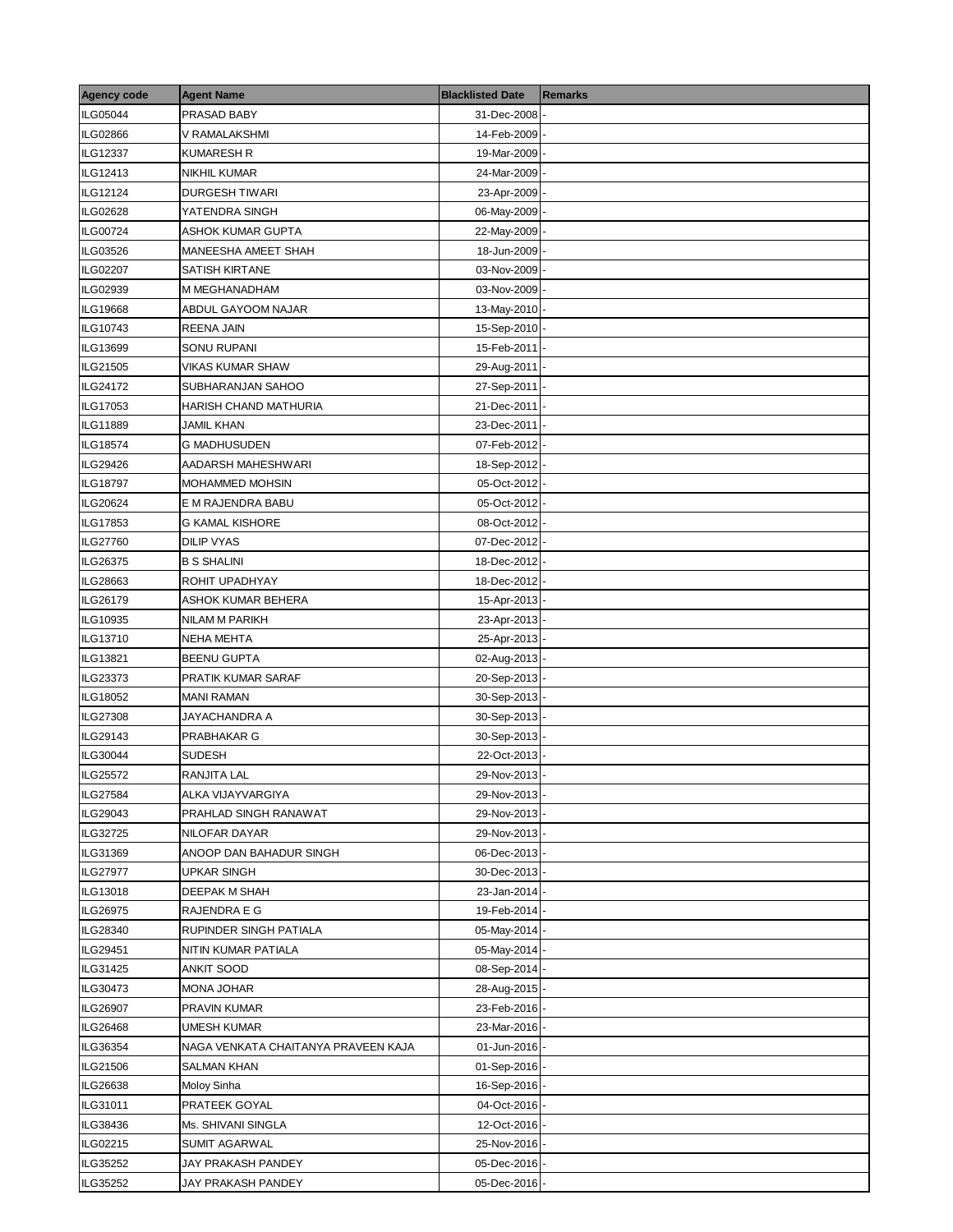| ILG03437        | VANDANA KESARWANI                               | 27-Dec-2016                  |                                                             |
|-----------------|-------------------------------------------------|------------------------------|-------------------------------------------------------------|
| ILG34962        | Satyendra Kumar Lal                             | 09-Jan-2017                  |                                                             |
| ILG35251        | ABDULLAH BAIG M                                 | 12-Jan-2017                  |                                                             |
| ILG10124        | PANKAJ GUPTA                                    | 25-Jan-2017                  |                                                             |
| ILG27756        | <b>MADHU H R</b>                                | 17-Mar-2017                  |                                                             |
| ILG33380        | Bhanu Pratap Singh                              | 06-Apr-2017                  |                                                             |
| ILG36008        | Suresh Kumar                                    | 10-Apr-2017                  |                                                             |
| ILG30476        | MANISH                                          | 10-Apr-2017                  |                                                             |
| ILG16971        | HARI OM AGRAHARI                                | 10-Apr-2017                  |                                                             |
| <b>ILG18804</b> | MOHD SHAHZAD SIDDIQUI                           | 10-Apr-2017                  |                                                             |
| <b>ILG28967</b> | SANJAY SAHU                                     | 10-Apr-2017                  |                                                             |
| ILG36701        | Mr. PRASHANT BHARMU SUTAR                       | 14-Apr-2017                  |                                                             |
| ILG38495        | Mr. ABHINAY YADU                                | 21-Apr-2017                  |                                                             |
| ILG35953        | JALPABEN JAGDISHBHAI PATEL                      | 28-Apr-2017                  |                                                             |
| ILG30395        | J LALHLIMPUIA                                   | 12-Oct-2017                  |                                                             |
| ILG31055        | ANIMESH MISHRA                                  | 10-Nov-2017                  |                                                             |
| ILG37437        | Mr. JOEL DAVID SEQUEIRA                         | 28-Nov-2017                  |                                                             |
| ILG33675        | Ratan Kumar Das                                 | 12-Mar-2018                  |                                                             |
| ILG32579        | ROZY VERMA                                      | 12-Mar-2018                  |                                                             |
| ILG40344        | KALPESH VAKIL KUWAR                             | 30-Mar-2018                  |                                                             |
| ILG35637        | RAJ KUMAR SAMOTA                                | 04-Jun-2018                  |                                                             |
| ILG38943        | Mr. SUKRARANJAN BHUMIJ                          | 16-Jul-2018                  |                                                             |
| ILG42656        | RAHUL D YADAV                                   | 15-Oct-2018                  |                                                             |
| ILG41404        | MUKTABAI SUBHASH DHUTE                          | 15-Oct-2018                  |                                                             |
|                 |                                                 |                              |                                                             |
| ILG45458        | LATHA PRIYANGA                                  | 15-Oct-2018                  |                                                             |
| ILG41103        | ANOOP SINGH PARIHAR                             | 15-Oct-2018                  |                                                             |
| ILG31338        | ANIL D SINGH                                    | 15-Oct-2018                  |                                                             |
| ILG38186        | Mr. KAPIL DEB                                   | 09-Jan-2019                  |                                                             |
| ILG39046        | <b>MITHU DEKA</b>                               | 09-Jan-2019                  |                                                             |
| ILG41995        | MUJAFFAR ALI AHMED                              | 09-Jan-2019                  |                                                             |
| <b>ILG42548</b> | Mr. BISWAJIT SARKAR                             | 09-Jan-2019                  |                                                             |
| ILG42549        | Mr. BHASKAR GITAL                               | 09-Jan-2019                  |                                                             |
| ILG45119        | SANGITA KUMARI MAHATO                           | 09-Jan-2019                  |                                                             |
| <b>ILG25868</b> | SIDDHESHWAR N KHEDKAR                           | 16-Jan-2019                  |                                                             |
| ILG34586        | Nitin Shivram Shelar<br>Mr. SHIVANG M PRAJAPATI | 30-Jan-2019<br>09-Apr-2019 - |                                                             |
| ILG38316        |                                                 |                              |                                                             |
| ILG45389        | AKHANDJYOTI INDUPRAKESH CHUBEY                  | 18-Apr-2019 -                |                                                             |
| ILG30388        | ARVIND KUMAR RANA                               | 05-Jul-2019                  |                                                             |
| ILG39133        | HASIBUR RAHAMAN                                 | 05-Jul-2019                  |                                                             |
| ILG43886        | MRS. SONAL PATEL                                | 21-Aug-2019                  |                                                             |
| ILG18275        | GARIMA ARORA                                    | 16-Sep-2019                  |                                                             |
| ILG33305        | SINGH PRABHAT                                   | 24-Dec-2019 -                |                                                             |
| ILG31896        | MD AHESAN ALI                                   |                              | 30-Apr-2020 Irregular Financial Hygiene                     |
| ILG28635        | RANJIT MUSADDI                                  |                              | 30-Apr-2020 Irregular Financial Hygiene                     |
| ILG47816        | AKHILESH KUMAR UPADHYAY                         |                              | 30-Apr-2020 Irregular Financial Hygiene                     |
| <b>ILG45822</b> | OM PRAKASH NIGAM                                |                              | 30-Apr-2020 Irregular Financial Hygiene                     |
| ILG36810        | SPARSH NITINBHAI PATEL                          |                              | 02-Jul-2020 Misrepresentation of facts                      |
| <b>ILG28727</b> | RISWAN SHERIF M                                 |                              | 20-Aug-2020 Premium embezzlement                            |
| ILG41561        | BHAVESH B KUWARIYA                              |                              | 03-Sep-2020 Misrepresentation of facts                      |
| ILG29020        | SONALI TATAR                                    |                              | 03-Sep-2020 Misrepresentation of facts                      |
| ILG21242        | KISHAN TRIDIP PATEL                             |                              | 03-Sep-2020 Misrepresentation of facts                      |
| ILG37501        | MANISHA YADAV                                   |                              | 03-Sep-2020 Fraudulent act resulting to loss to the Company |
| <b>ILG42698</b> | VINODH V                                        |                              | 25-Sep-2020 Irregular Financial Hygiene                     |
| ILG30903        | ASHOKA K V                                      |                              | 25-Sep-2020 Irregular Financial Hygiene                     |
| ILG46549        | MONOJ KAR                                       |                              | 25-Sep-2020 Irregular Financial Hygiene                     |
| <b>ILG19841</b> | KRISHNAT PAWAR                                  |                              | 05-Oct-2020 Misrepresentation of facts                      |
| ILG41580        | VENKATESH SIDDHU KOLI                           |                              | 05-Oct-2020 Irregular Financial hygiene                     |